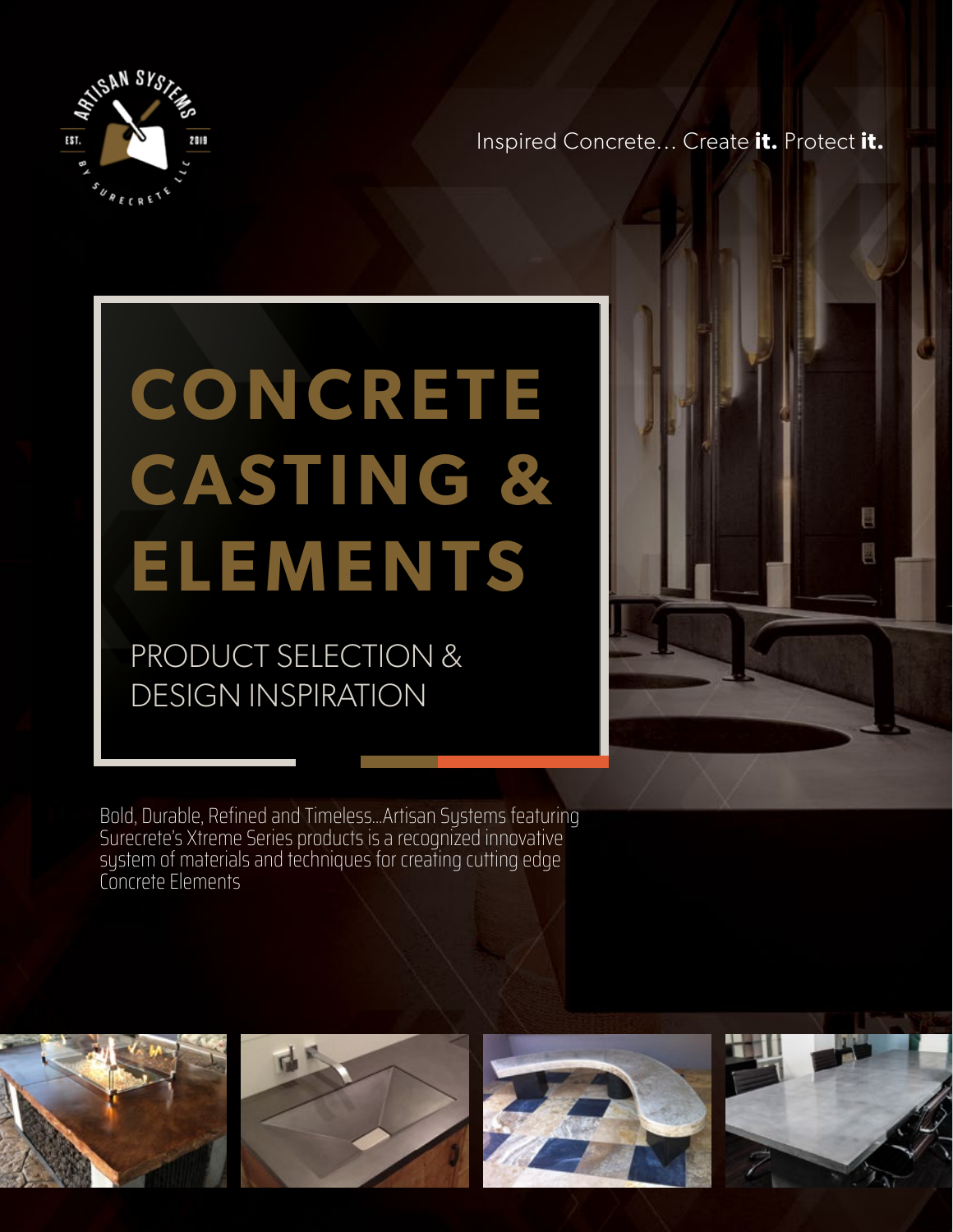# STEPS AND PROCEDURES

Cast **it.**

Enhance **it.**

Protect **it.**

ă.

Customize **it.**

目

圓

圃

H

### **SELECTION OF MATERIALS**

 $\mathbf{A}$ 

Form **it.**

### **With Surecrete's XTREME series products & the ARTISAN SYSTEMS casting techniques, a world of endless design options await.**

Sleek polished countertops, stone like fireplace surrounds, 3 dimensional castings for sinks, planters and outdoor elements all come from one of our tried and true systems.

Add an unlimited array of integral pigments, topical stains and protective finishes for that one-of-a-kind expression.

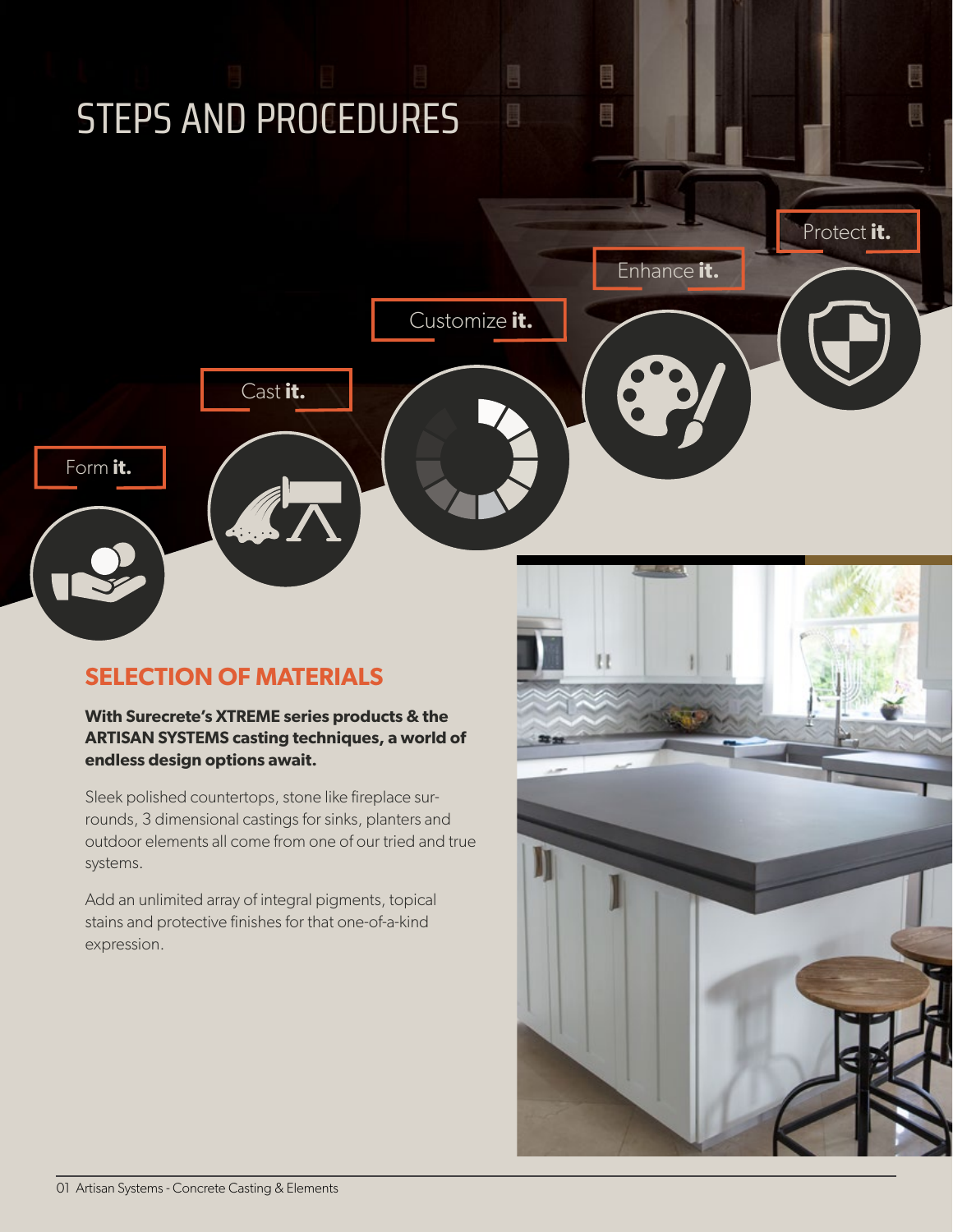### 01 FORM **IT.**  Forming Products

**Our easy to use rails and tapes eliminate the need for intricate carpentry skills. Simply cut your substrate (typically 3/4" melamine), and cut and attach foam rails to the desired shape and thickness.**



## 02 CAST **IT.**  Casting Bag Mixes

**Choose one of our premixed concrete products, based on the desired outcome of the project.** 

**XS PRECAST:** Pourable, high early strength casting mix for creating color and textures.

**XS FACE\*:** Sprayable face coat for glass fiber reinforced concrete. *\*XS Backer required to complete the system.*

**XS TERRAZZO:** Unique formulation that allows for up to 80 lbs. of aggregate loading to create a terrazzo-like finish.

**XS BACKER (optional)**: Increase tensile and flexural strength when used with XS PRECAST and XS FACE.



### 03 CUSTOMIZE **IT.**  Colors and Veining

**Choose one of our pre-measured color or veining products, based on the desired look.** 

**XS COLOR:** Premium pre-measured pigment for use with Xtreme series bag mixes. Provides a rich, bold, consistent color palette.

series bag mixes.